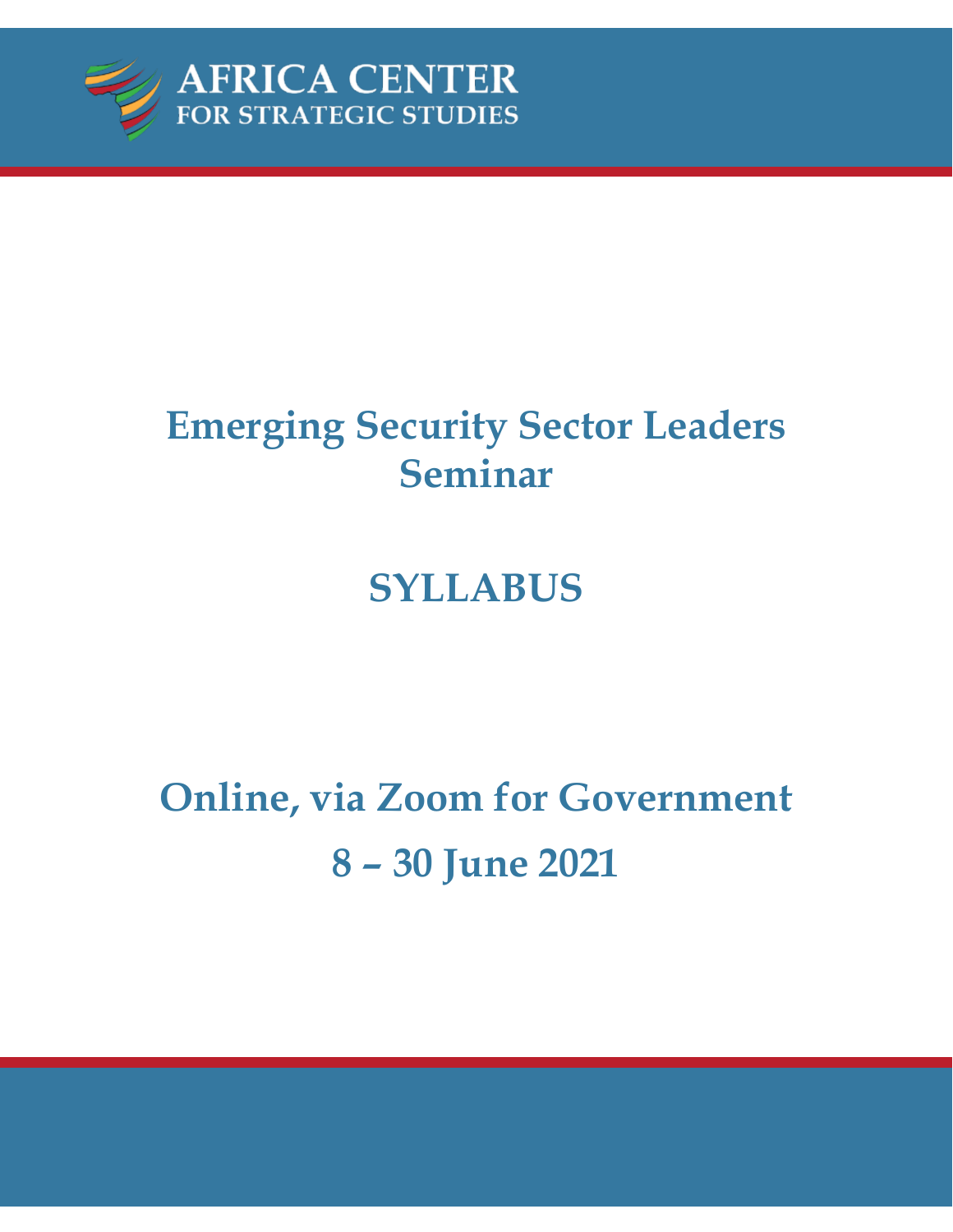

#### **EMERGING SECURITY SECTOR LEADERS SEMINAR LEADERSHIP IN THE TIME OF UNCERTAINTY**

# **8** *–* **30 June 2021**

## **Online, via Zoom for Government**

## **S Y L LA B U S**

#### **TABLE OF CONTENTS**

About the Africa Center

Introduction

Map of Africa

Plenary Session 1: Adaptive Leadership: Why It Matters in Times of Uncertainty

Plenary Session 2: Anticipating Unexpected Security Challenges and Crises

Plenary Session 3: Responding to Unexpected Security Challenges and Crises

Plenary Session 4: Leveraging Partnerships in Responding to Unexpected Security Challenges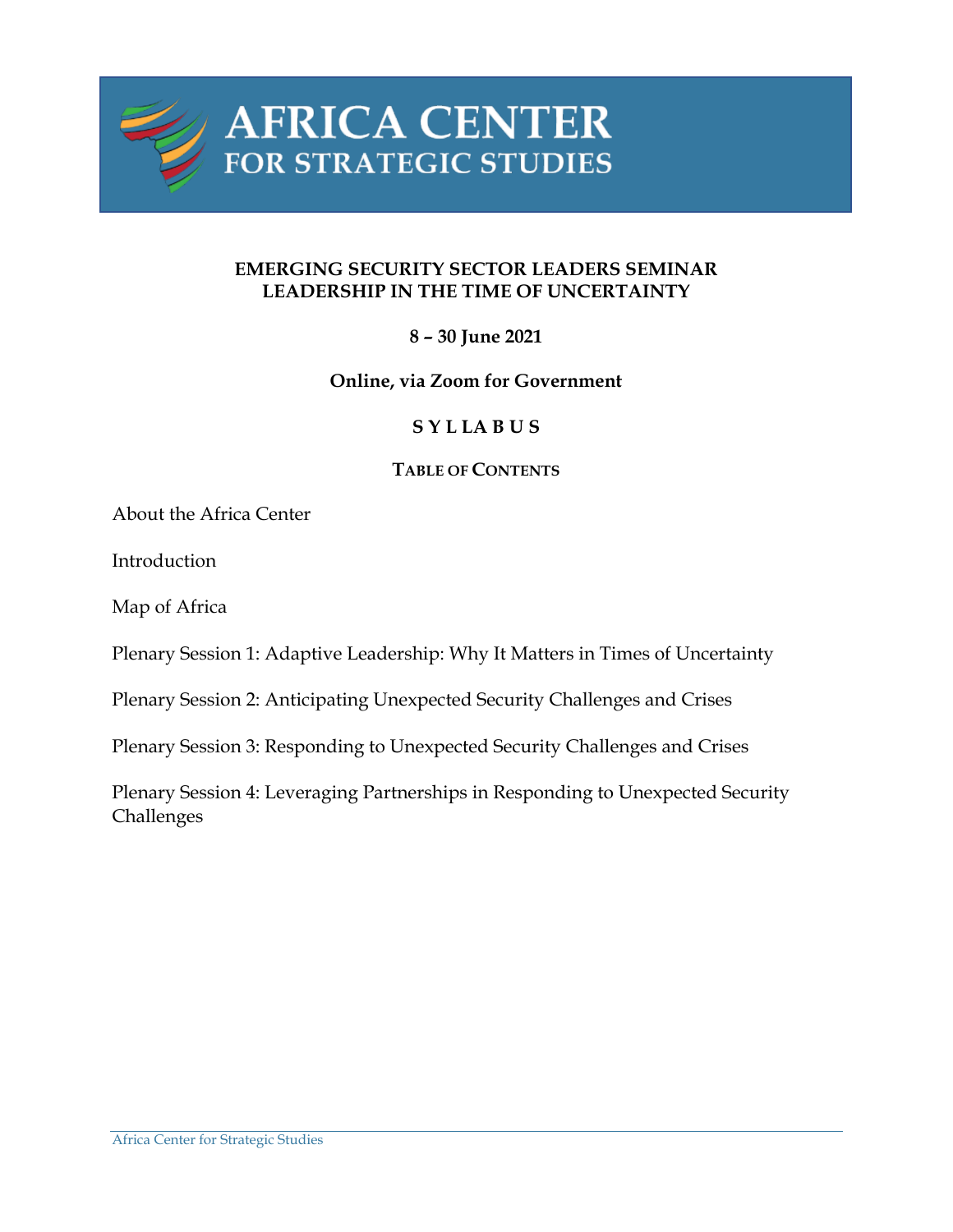### **ABOUT THE AFRICA CENTER**

Since its inception in 1999, the Africa Center has served as a forum for research, academic programs, and the exchange of ideas with the aim of enhancing citizen security by strengthening the effectiveness and accountability of African institutions, in support of U.S. - Africa policy.

#### **VISION**

#### *Security for all Africans championed by effective institutions accountable to their citizens.*

Realizing the vision of an Africa free from organized armed violence guaranteed by African institutions that are committed to protecting African citizens is the driving motivation of the Africa Center. This aim underscores the Center's commitment to contributing to tangible impacts by working with our African partners – military and civilian, governmental and civil society, as well as national and regional. All have valuable roles to play in mitigating the complex drivers of conflict on the continent today. Accountability to citizens is an important element of our vision as it reinforces the point that in order to be effective, security institutions must not just be "strong," but also be responsive to and protective of the rights of citizens.

#### **MISSION**

*To advance African security by expanding understanding, providing a trusted platform for dialogue, building enduring partnerships, and catalyzing strategic solutions.*

The Africa Center's mission revolves around the generation and dissemination of knowledge through our research, academic programs, strategic communications, and community chapters. Drawing on the practical experiences and lessons learned from security efforts on the continent, we aim to generate relevant insight and analysis that can inform practitioners and policymakers on the pressing security challenges that they face. Recognizing that addressing serious challenges can only come about through candid and thoughtful exchanges, the Center provides face-to-face and virtual platforms where partners can exchange views on priorities and sound practices. These exchanges foster relationships that, in turn, are maintained over time through the Center's community chapters, communities of interest, follow-on programs, and ongoing dialogue between participants and staff. This dialogue—infused with real world experiences and fresh analysis—provides an opportunity for continued learning and catalyzes concrete actions.

#### **MANDATE**

The Africa Center is a U.S. Department of Defense institution established and funded by Congress for the study of security issues relating to Africa and serving as a forum for bilateral and multilateral research, communication, exchange of ideas, and training involving military and civilian participants. *(10 U.S.C 342)*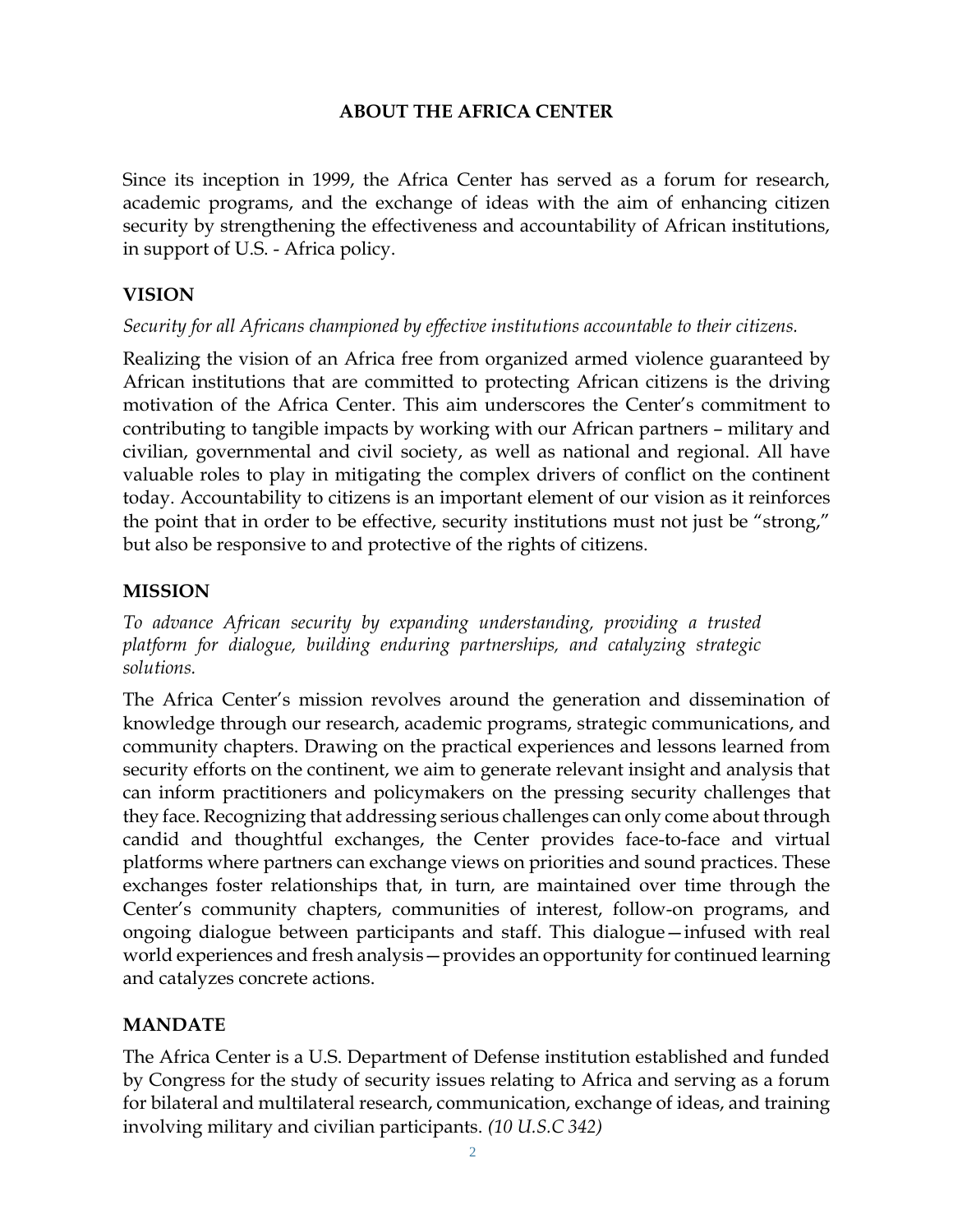#### **Introduction**

In a dynamic world of fast-evolving security challenges, it is crucial for African leaders to be dynamic and adaptable. Making smart strategic decisions in situations that are volatile, complex, and ambiguous requires insight – the ability to discern nuances – and foresight – knowing what kind of actions or behaviors will likely lead to what result. While managing uncertainty is difficult, strategic leaders not only anticipate uncertainty but also capitalize on and use it as an opportunity for transformational change.<sup>1</sup>

The Africa Center for Strategic Studies is organizing this program to assist African security sector leaders (both military and civilian) in developing necessary skills, capabilities and strategies to anticipate and confront the evolving complex security threats in times of uncertainty.

*The need for an African leadership that has the competence to comprehend the threats, challenges and opportunities of globalisation, the imperatives of democratisation and good governance, the vision of a preferred future and the capacity and commitment to realise it, is clearly crucial.*  (Prof. Ahmed Mohiddin, Africa Leadership, 1998)<sup>2</sup>

#### **Seminar Structure**

This virtual academic seminar nurtures and promotes exchanges on the role of leadership in times of uncertainty and in the face of unanticipated security threats. It is organized into four plenary sessions: (1) Adaptive Leadership: Why It Matters in Times of Uncertainty; (2) Anticipating Unexpected Security Challenges and Crises;

(3) Responding to Unexpected Security Challenges and Crises; and (4) Leveraging Partnerships in Responding to Unexpected Security Challenges. A spirit of academic inquiry and debate will guide the program, which will follow the well-tested Africa Center format of plenary sessions followed by discussion group sessions. Knowledgeable speakers will frame the key issues and engage participants in a question-and-answer during the plenary sessions.

Plenary sessions will be followed by breakout discussion groups during which participants will have an opportunity to address the issues raised in the plenary in more detail and to share experiences. Plenary sessions will be 90 minutes each following the Africa Center's standard plenary format of moderated discussion between the faculty lead with leading experts or catalysts (60 min, recorded) and then followed by nonattribution interactive Q&A (30 min; participants' audio enabled and not recorded). Discussion groups will follow the standard, non-attribution format and be 90 minutes in length. The seminar will be conducted in English, French and Portuguese, participants are required to have professional knowledge of one of these languages.

<sup>&</sup>lt;sup>1</sup> See Patrick Porter, "Taking Uncertainty Seriously: Classical Realism and national Security," European Journal of International Security Vol. 1, Issue 2 (July 2016), 239-260.

<sup>&</sup>lt;sup>2</sup> See Ahmed Mohiddin, "Africa Leadership: The Succeeding Generation, Challenges and Opportunities," 1998;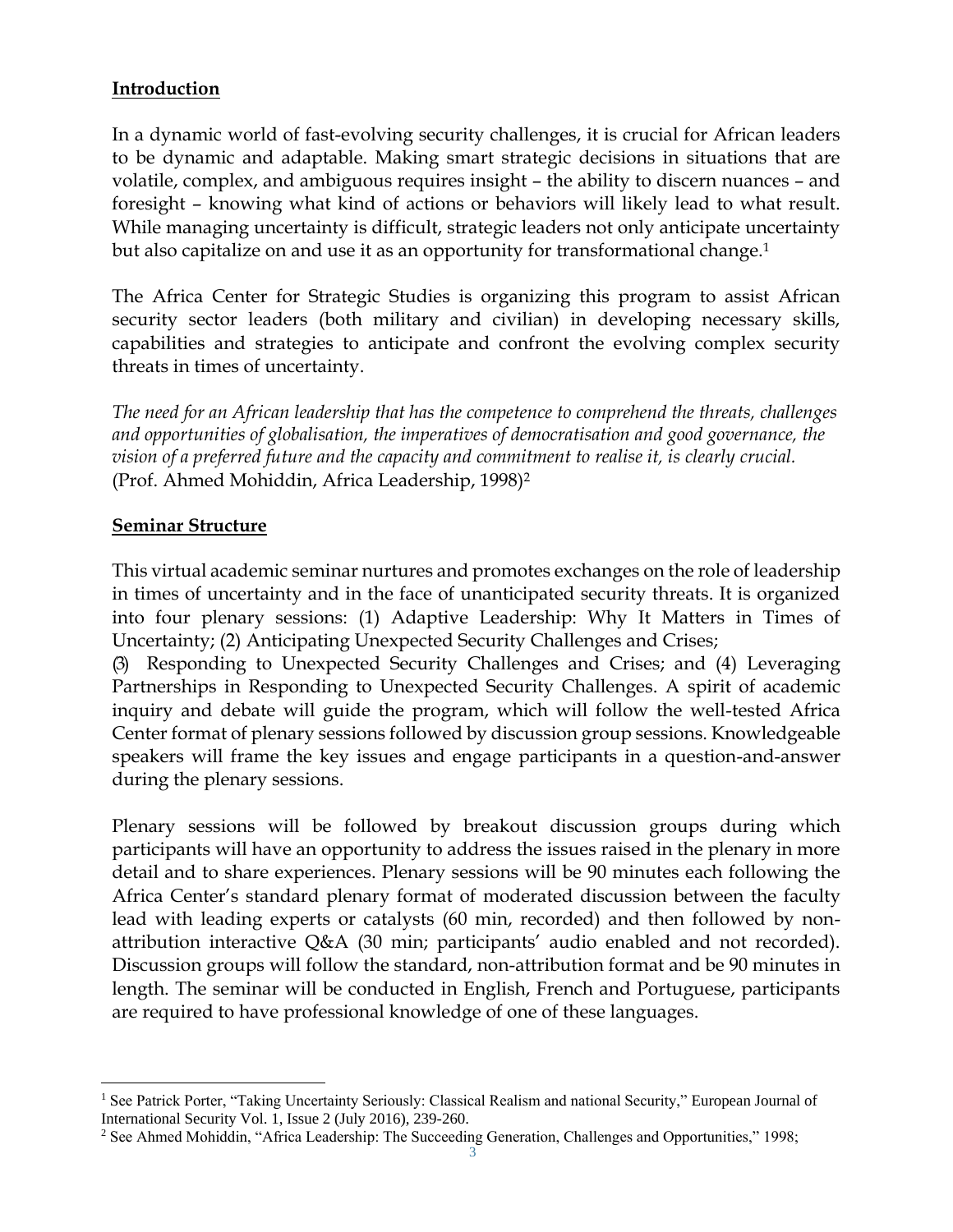# **Academic Material**

The Africa Center utilizes academic tools to promote frank and open dialogue oncritical issues and to lay the foundation for the development of effective peer networking. To facilitate our discussions, we have provided this academic syllabus and recommended readings. We encourage you to consider critically the analyses and content in all the materials provided. In this regard, the readings are intended to foster a healthydialogue on the security challenges under discussion, which, in turn, will enable you to forge realistic and effective strategies to address these challenges.

As with all Africa Center academic programs, this seminar will be conducted under a strict policy of non-attribution, which is binding during and after the seminar. We encourage you to share the insights you gain from this seminar with your colleagues, but not to quote the specific comments of your fellow participants. We hope that this will allow you to address freely the sensitive issues under discussion. The views expressed in the readings, case studies, and presentations do not represent the official policy or position of the National Defense University, the Department of Defense, or the U.S. Government. All program documentation will be posted on the Africa Center website.

# **The Syllabus**

This syllabus provides an overview of academic material and key policy questions related to adaptation and strategic leadership in Africa's security sector. The document is organized along the lines of the four sessions for this program. For each session, the syllabus gives a brief introduction and frames questions for discussion. To ensure that you and your colleagues may take maximum advantage of the presentations, we have provided selected articles we strongly encourage you to read. The Africa Center realizes that the syllabus covers more issues and materials than can be sufficiently discussed in the available time. We hope that you will use these materials as resources even after the program concludes.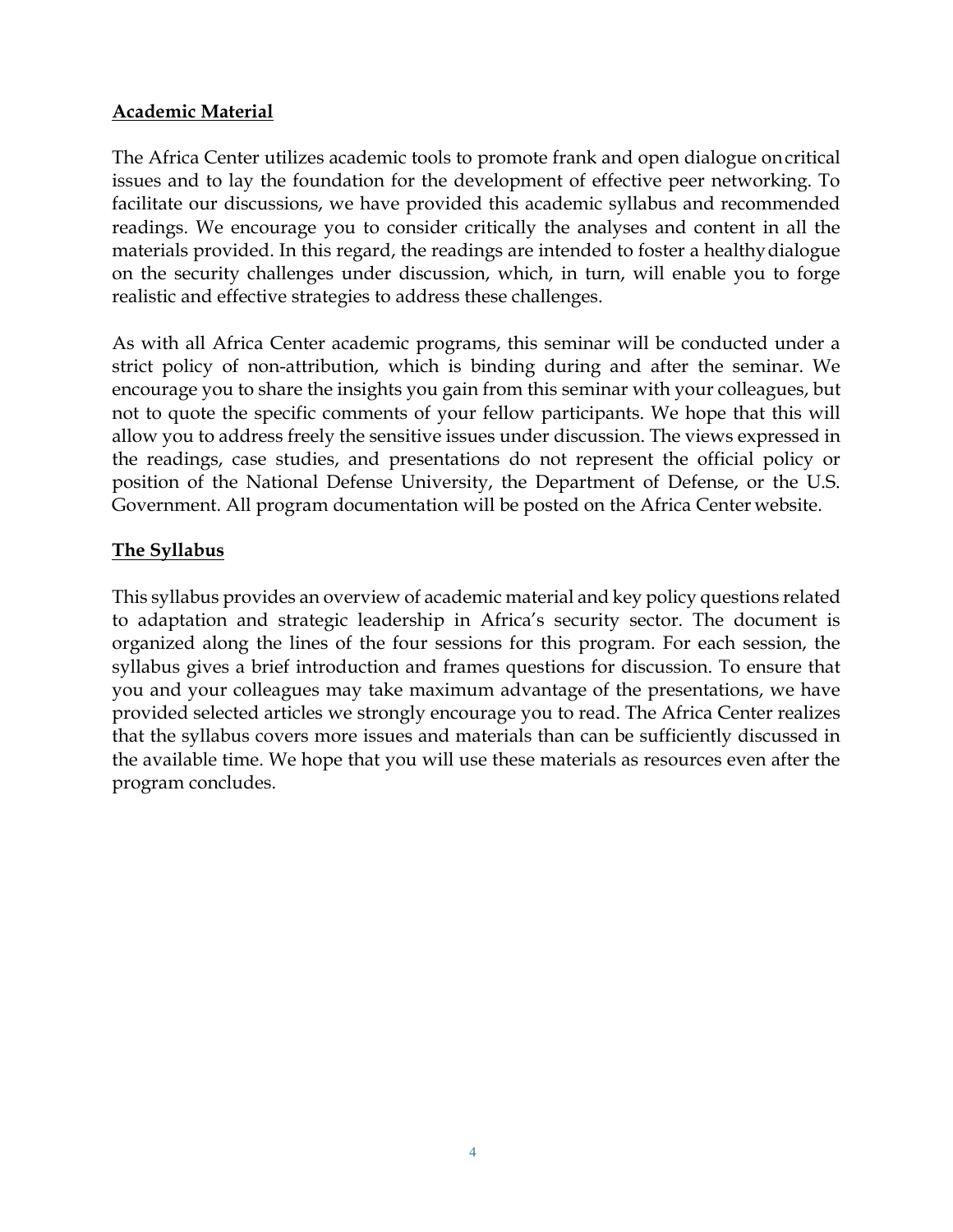#### **Map of Africa**

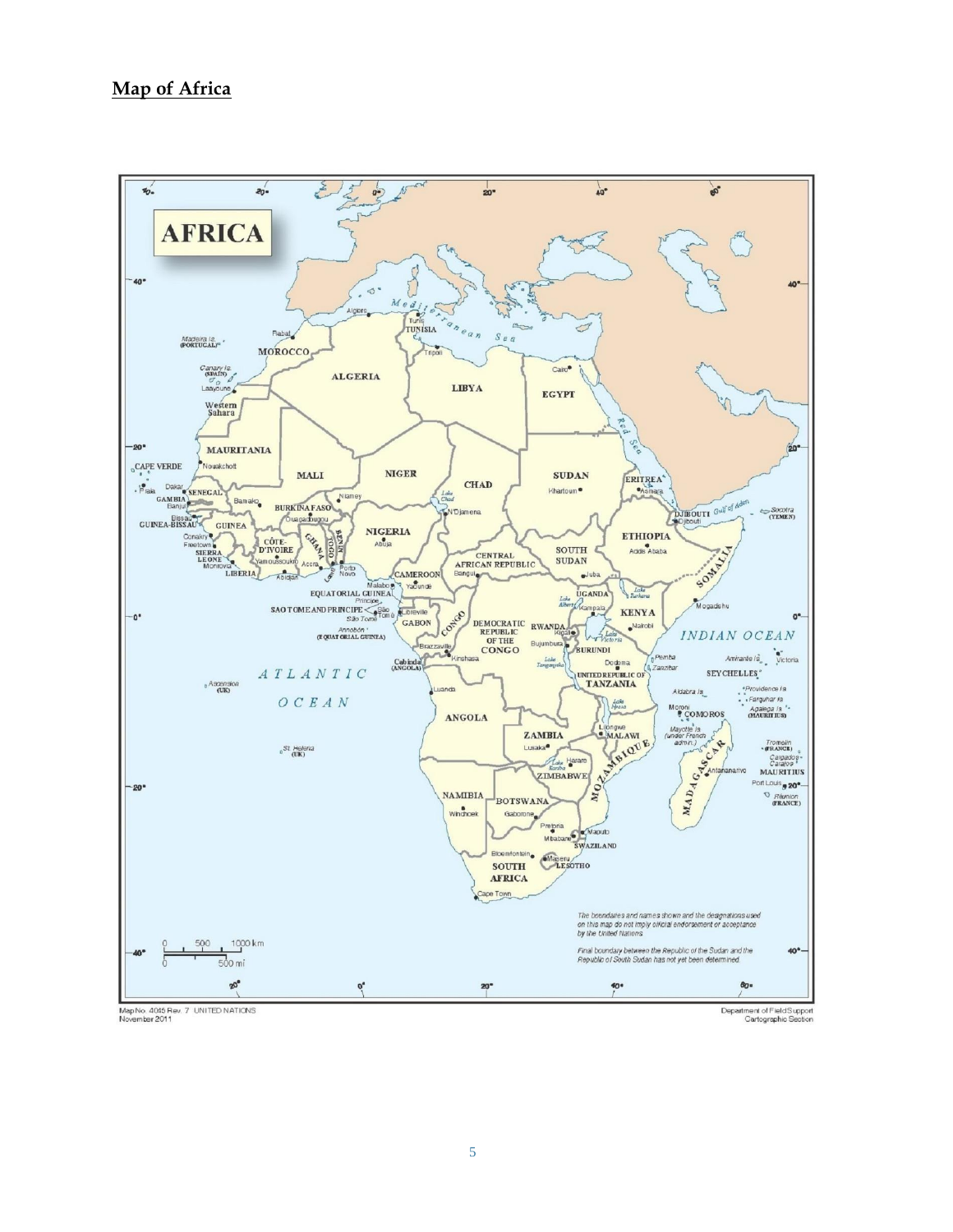# **Plenary Session 1: Adaptive Leadership: Why It Matters in Times of Uncertainty**

**Format:** Plenary presentation Discussion groups

#### **Objectives:**

- Examine the role of adaptive leadership in volatile and uncertain security environment and crisis.
- Discuss the core attributes that make security sector leaders more effective in responding to uncertain security environment, e.g., anticipation, articulation, adaptation, accountability.
- Share how such attributes of adaptive leadership could be acquired by security sector leaders.

## **Background:**

Ben Ramalingam et al define adaptative leadership as "the ability to anticipate future needs, articulate those needs to build collective support and understanding, adapt your responses based on continuous learning, and demonstrate accountability through transparency in your decision-making process."<sup>3</sup> The concept of adaptive leadership has gained ground since it was first introduced by Harvard Kennedy School Professor Ronald Heifetz in his book, *Leadership Without Easy Answer*. <sup>4</sup> In the above definition, four key words stand out: *Anticipation* of future trends, crises and options; *articulation* of the importance of "collective understanding" of evolving trends and the need for action; *adaptation* of methods and approaches to incorporate new learning; and *accountability* in terms of "maximum transparency in decision-making," execution of agreed actions, and evaluation of what has been done. These four words are evident in any kind of successful response to unexpected security threat or crisis. The interaction among these four words generates five key principles that are central to the application of adaptive leadership.<sup>5</sup>

The first principle is the importance of evidence-based learning and adaptation. Organizations that are truly adaptive constantly evaluate their actions and approaches, learning from both their previous failures and successes.<sup>6</sup> To them, information is essential, and they develop mechanisms for collecting, analyzing, and acting on such information. They set agreed mechanisms and protocols on how changes in information may translate to changes in action. This also means that they have a clear understanding

<sup>&</sup>lt;sup>3</sup> Ben Ramalingam, David Nabarro, Arkebe Oqubay, Dame Ruth Carnall, and Leni Wild, "5 Principles to Guide Adaptive Leadership," Harvard Business Review, September 11, 2020. https://hbr.org/2020/09/5-principles-to- guideadaptive-leadership

<sup>4</sup> Heifetz, Ronald A., and Ronald Heifetz. Leadership without easy answers. Vol. 465. Harvard University Press, 1994.

<sup>5</sup> Ben Ramalingam, David Nabarro, Arkebe Oqubay, Dame Ruth Carnall, and Leni Wild, "5 Principles to Guide

Adaptive Leadership," Harvard Business Review, September 11, 2020. https://hbr.org/2020/09/5-principles-to- guideadaptive-leadership

<sup>6</sup> Heifetz, Ronald A., Marty Linsky, and Alexander Grashow. The Practice of Adaptive Leadership: Tools and Tactics for Changing Your Organization and the World. Harvard Business Press, 2009.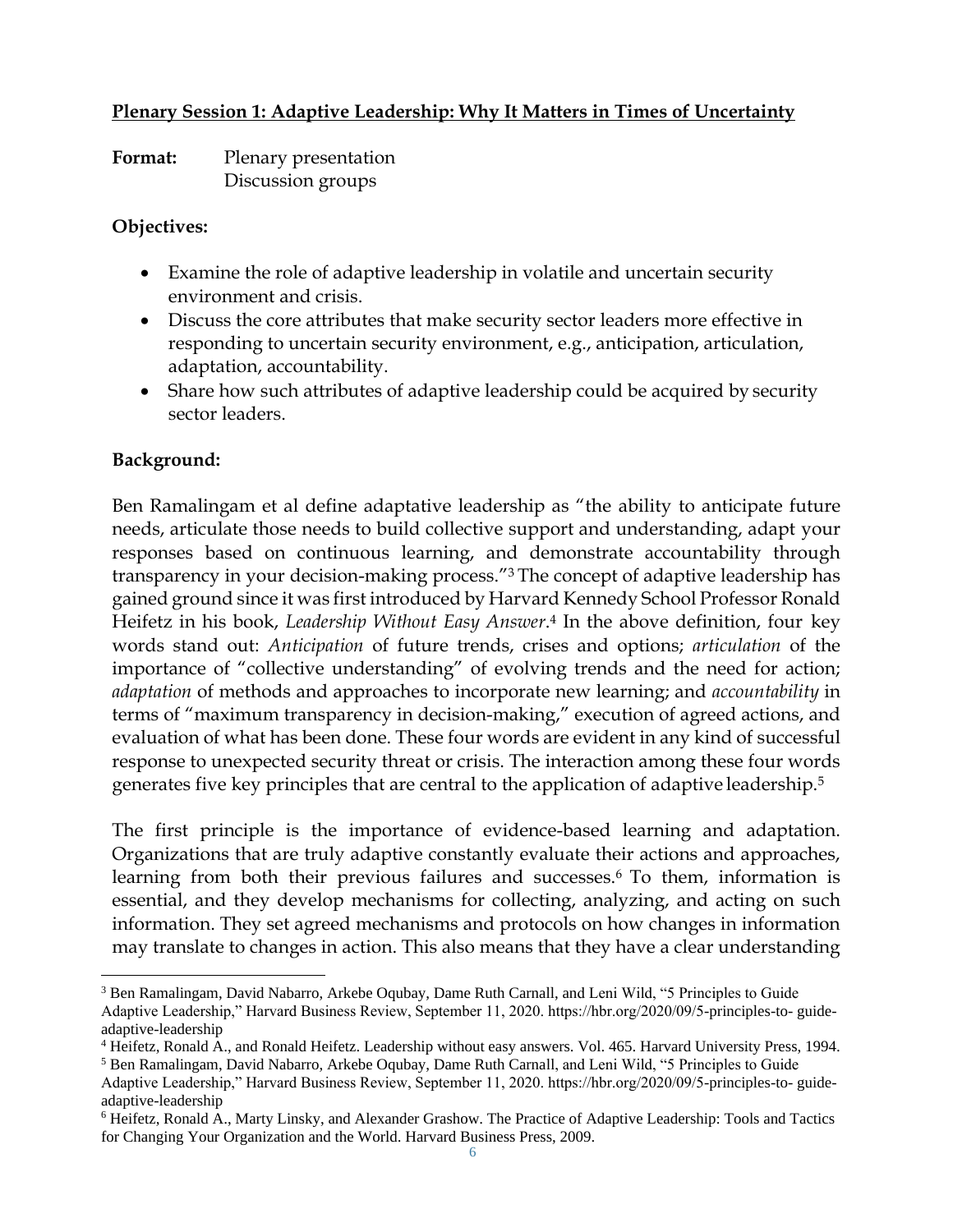of their capabilities, which must be aligned to addressing local problems. <sup>7</sup> This allows them to continuously think about how evolving challenges match to their existing capabilities, which allows for continuous learning in how they do things. In the context of security sector, this implies more effective gathering, evaluation, and sharing of relevant information, and the incorporation of such information and analysis for developing, implementing, and updating strategies to response to key security challenges.

The second principle is that adaptive organizations stress-test their underlying assumptions and beliefs. They understand that change is the order of the universe and their hypotheses need to be regularly tested through simulation of other possible scenarios. This allows them to identify what is not working in advance of a potential crisis. That way, they make adjustments as they perfect their posture and readiness. The concept of experimentation is essential to this principle since it is often unclear what will work.<sup>8</sup> This is because complex challenges usually do not have readily available solutions.<sup>9</sup>

The third principle is the need to streamline deliberative decision-making. This means having a structured system or process through which decisions are made and all newly emerging knowledge and analyses can be incorporated. Moreover, this process requires constant review so that decision-making is updated based on a real-time basis that reflects the true nature of events on the ground. Leaders sometimes find it comfortable to keep on repeating what has worked in the past without analyzing the current situation indepth, which leads to mistakes and missed opportunities.<sup>10</sup>

The fourth principle is the significance of accountability, transparency and inclusion. Adaptive leaders and organizations recognize that to err is human. Hence, they prepare themselves to maximize learning from mistakes when they happen. This allows them to quickly identify these mistakes and correct them through a system of self-learning and adjustments. But transparency and accountability do not emerge on their own. They require leaders to incorporate them into how they and their organizations perform.

The final principle is the mobilization of collective action. Unexpected security threats and crises affect societies in multifaceted ways and dealing with them requires the mobilization of the entire society. The recent COVID-19 pandemic started as a health crisis, but it soon morphed into an economic and social crisis. It required leaders not

<sup>7</sup> Matt Andrews and Salimah Samji, "How to implement policies with impact? A Policymakers' Tootkit," Dubai Policy Review, February 2020. https://dubaipolicyreview.ae/how-to-implement-policies-with-impact-a- policymakers-toolkitmeasurements/

<sup>8</sup> Matt Andrews, Lant Pritchett, and Michael Woolcock, "Doing Iterative and Adaptive Work," Center for International Development Working Paper No. 313, January 2016.

https://bsc.cid.harvard.edu/files/bsc/files/adaptive\_work\_cd\_wp\_313.pdf

<sup>9</sup> Chiemi Hayashi and Amey Soo, "Adaptive Leadership in Times of Crises," Prism 4, No 1. July 2014. https://cco.ndu.edu/Portals/96/Documents/prism/prism\_4-1/prism78-86\_hayashi-soo.pdf

<sup>&</sup>lt;sup>10</sup> Ronald Heifetz and Marty Linsky, "A Survival Guide for Leaders," Harvard Business Review, June 2002. https://hbr.org/2002/06/a-survival-guide-for-leaders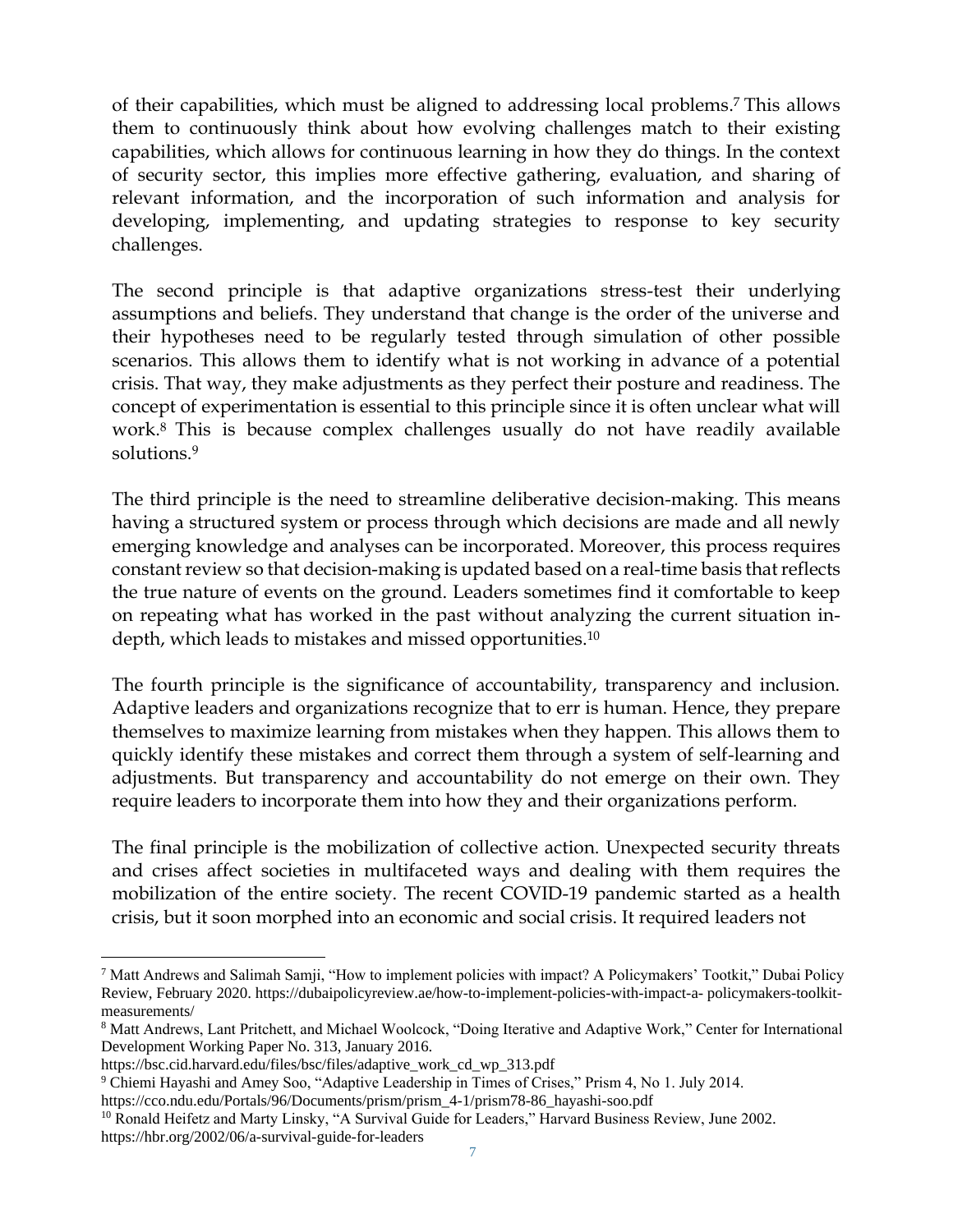simply to mobilize collective action from different parts of their governments, but also from the private sector, academia and the entire population. Such mass mobilization requires effective coordination mechanisms and strong partnerships.

As these five principles demonstrate, adaptative leadership is crucial in building structures and mindset that allow organizations to effectively anticipate and respond to unexpected security crises.<sup>11</sup> Leaders must be able to anticipate resistance to their efforts of incorporating adaptive capabilities in how their organization respond to uncertainty. It is important for them to operate "above the fray" and recruit partners who can not only protect them but can also point out flaws in their own strategies. Overall, they must accept their responsibilities and muster the courage to meet them regardless of the difficulties they may face.<sup>12</sup>

# **Discussion Questions:**

- In what ways are the principles of adaptive leadership relevant to African security sector actors and the complex environment in which they operate?
- What are some of the examples where African security sector leaders have incorporated the concept of adaptive leadership in how their organizations and/or governments operate?
- In an environment of state fragility or vulnerability, which faces many African countries, how can the concept of adaptive leadership help in the building effective security organizations?
- Are there acquired skills that make leaders more effective in deploying adaptive leadership style in performance of their responsibilities?

# **Recommended Readings:**

- 1. Ben Ramalingam, David Nabarro, Arkebe Oqubay, Dame Ruth Carnall, and Leni Wild, "5 Principles to Guide Adaptive Leadership," Harvard Business Review, September 11, 2020. [https://hbr.org/2020/09/5-principles-to-guide-adaptive](https://hbr.org/2020/09/5-principles-to-guide-adaptive-leadership)[leadership](https://hbr.org/2020/09/5-principles-to-guide-adaptive-leadership)
- 2. Ronald Heifetz and Marty Linsky, "A Survival Guide for Leaders," Harvard Business Review, June 2002. [https://hbr.org/2002/06/a-survival-guide-for](https://hbr.org/2002/06/a-survival-guide-for-leaders)[leaders](https://hbr.org/2002/06/a-survival-guide-for-leaders)
- 3. Matt Andrews, "Is it possible to escape the "public policy futility' trap?" Harvard Kennedy School," Building State Capability Blog. [https://buildingstatecapability.com/2018/12/06/implementing-public-policy](https://buildingstatecapability.com/2018/12/06/implementing-public-policy-is-it-possible-to-escape-the-public-policy-futility-trap/)[is-it-possible-to-escape-the-public-policy-futility-trap/](https://buildingstatecapability.com/2018/12/06/implementing-public-policy-is-it-possible-to-escape-the-public-policy-futility-trap/)

<sup>&</sup>lt;sup>11</sup> Ben Ramalingam, David Nabarro, Arkebe Oqubay, Dame Ruth Carnall, and Leni Wild, "5 Principles to Guide Adaptive Leadership," Harvard Business Review, September 11, 2020. https://hbr.org/2020/09/5-principles-to- guideadaptive-leadership

<sup>8</sup> <sup>12</sup> Ronald Heifetz and Marty Linsky, "A Survival Guide for Leaders," Harvard Business Review, June 2002. https://hbr.org/2002/06/a-survival-guide-for-leaders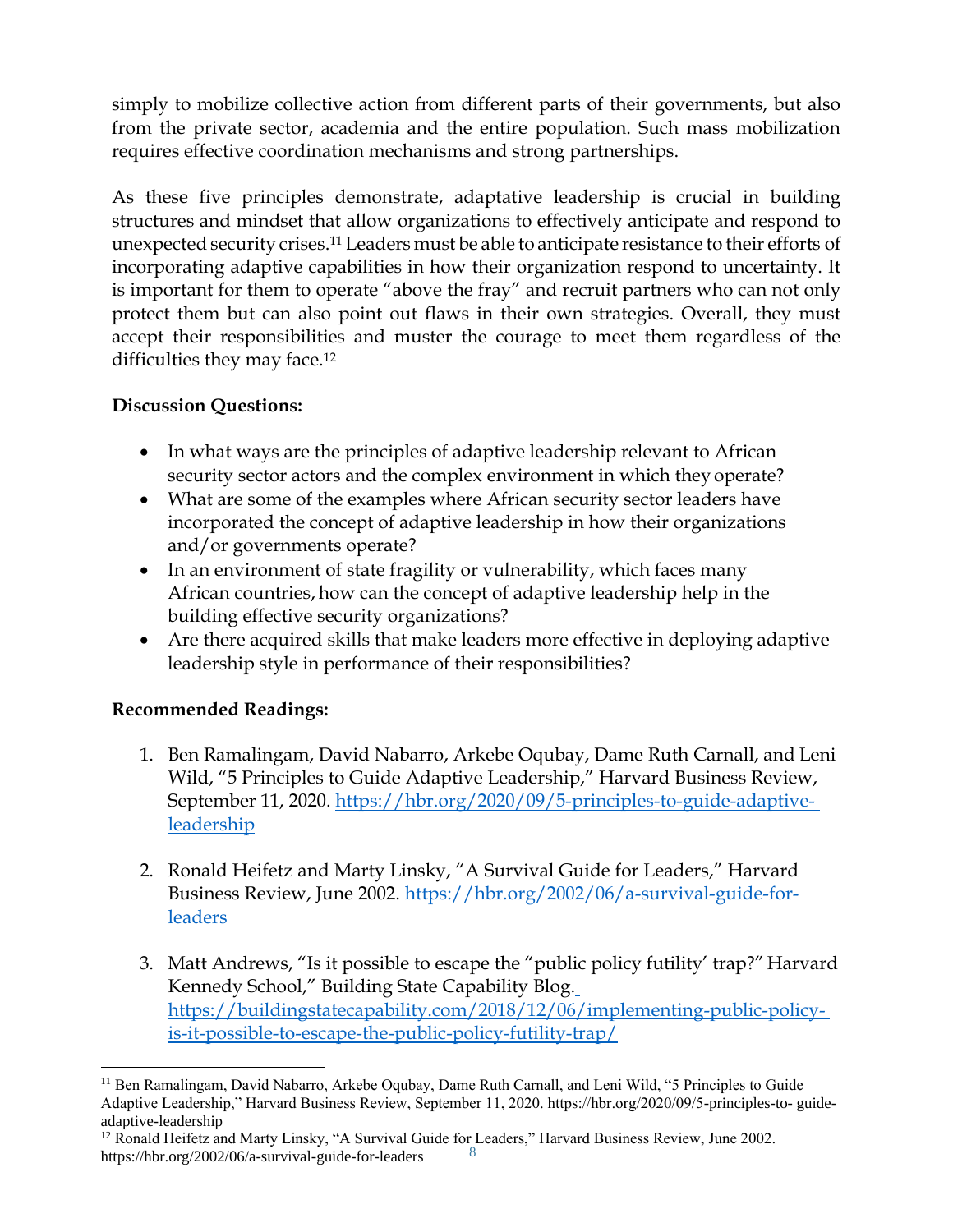## **Session 2: Anticipating Unexpected Security Challenges and Crises**

**Format:** Plenary presentation Discussion groups

#### **Objectives:**

- Examine how institutions and leaders anticipate trends (e.g., megatrends such as climate change, population growth, technological innovation, migration, urbanization, pandemics etc.) and patterns that may result in dynamic changes to the security landscape.
- Discuss ways in which the development of the National Security Strategy can serve as a tool for anticipating the unexpected threats in the security sector.
- Discuss the need for developing inclusive and centralized foresight capabilities that are guided by a proactive forward-looking approach to anticipate the unexpected crises in security sector.

## **Background:**

The ability to anticipate threats and adequately respond to them when they emerge will become even more important as Africa faces a complex array of challenges affecting the security and well-being of African societies, including state fragility, violent extremism, transnational organized crime, cybersecurity risks, and public health emergencies. Likewise, other structural and socio-economic dynamics such as population growth, inadequate economic performance, technological advances, urbanization and climate change – will amplify existing vulnerabilities the continent faces. How African governments anticipate and respond to these challenges will shape the ways that human security is provided for in Africa in the decades to come. The intersections of these large, transformative dynamics point to the security challenges as well as opportunities inherent in them.

Currently, the COVID-19 pandemic poses an unprecedented challenge to Africa's public health infrastructure and economic well-being as well as human security. Over the medium to long-term, the combination of a pandemic health crisis with the exponential waves of other megatrends will fundamentally challenge – and potentially fundamentally change - African political, economic, and social systems. Depending on whether African leaders respond proactively or reactively, these interconnected megatrends may lead to virtuous, mutually reinforcing cycles of stability, growth and development or vicious cycles of instability, conflict and poverty.

In this context, the traditional tools and systems of the security sector can be unreliable, or even part of the problem in cases where the security sector is corrupted or politicized.<sup>13</sup> This place a high burden on the decision-makers to anticipate and identify evolving

[content/uploads/2016/06/ARP06EN-Advancing-Military-Professionalism-in-Africa.pdf](https://africacenter.org/wp-%20content/uploads/2016/06/ARP06EN-Advancing-Military-Professionalism-in-Africa.pdf) <sup>13</sup> Ouedraogo, Emile. Advancing Military Professionalism in Africa (2016[\) https://africacenter.org/wp-](https://africacenter.org/wp-%20content/uploads/2016/06/ARP06EN-Advancing-Military-Professionalism-in-Africa.pdf)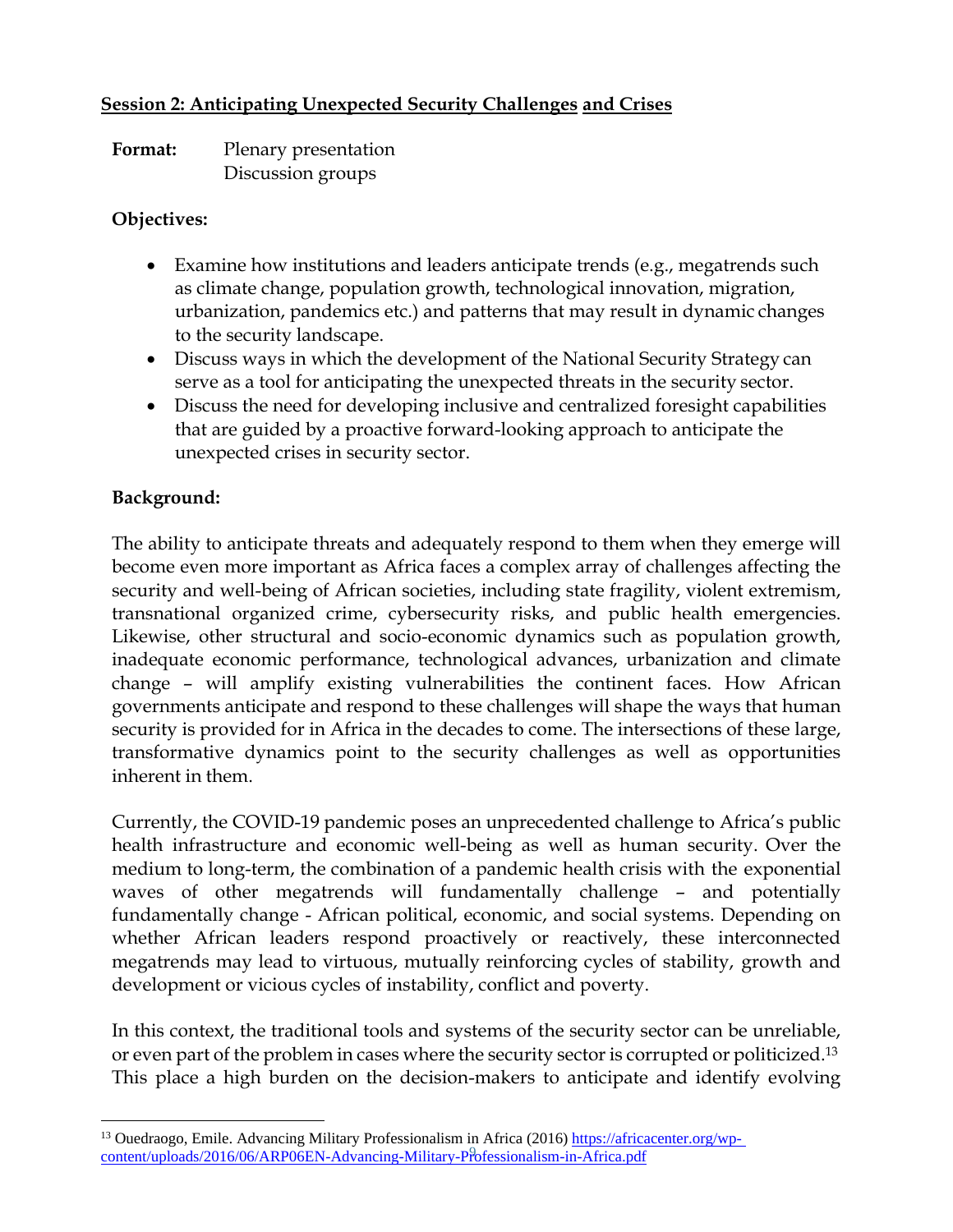threats and develop new options for resolving them, particularly since many orthodox security approaches may be ineffective or counter-productive for the newly emerging challenges. These emerging challenges will require new ways of doing things as existing solutions and mechanisms may be insufficient. The ability to anticipate future security threats and adapt responses based on continuous learning are key traits of adaptive leadership.<sup>14</sup> This will require agility and openness to develop and maintain a highquality, coherent, and forward-looking view often referred to as "foresight capabilities" to anticipate the unexpected crises in security sector.

The emergence of new security challenges also necessitates that African leaders and organizations rethink how they conceive and approach national security. Most African countries do not have an overarching national security strategy with foresight capabilities for anticipating unexpected crises in security sector. This lack of grand strategy inhibits anticipation of future security threats and prioritization and adaptation of responses to these emerging threats. Indeed, it has been shown that a well-designed and inclusive process for formulating national security strategy enables decision-makers to planbetter for anticipating and addressing national security threats.<sup>15</sup>

A paradigm shift is required for security sector leaders to better deliver security to all citizens through strategic and adaptive leadership, critical thinking, and people-centered security strategies. As it has been clearly manifested by the global outbreak of the coronavirus, responding to Africa's increasingly complex, interwoven security challenges requires adaptive leadership to create resilient institutions over the long term and decisive, evidence-based decision-making in the face of crisis and uncertainty.

## **Discussion Questions:**

- What major security crises has your country faced recently? Do you think these crises were adequately anticipated and proactively planned for?
- How are security challenges identified, anticipated, and prioritized by your government?
- What kinds of unexpected security threats do you think would be likely to face your country?
- Is there a foresight capabilities system developed to anticipate the unexpected crises in security sector in your country?
- How can a national security strategy help to anticipate and prioritize future security threats in your country?

<sup>14</sup> Ben Ramalingam, David Nabarro, Arkebe Oqubay, Dame Ruth Carnall, and Leni Wild, "5 Principles to Guide Adaptive Leadership," Harvard Business Review, September 11, 2020. https://hbr.org/2020/09/5-principles-to- guideadaptive-leadership

public/publication/171006\_CSIS\_NationalSecurityStrategyf<sup>{{b}{6}</sup>rmulation\_FINAL\_0.pdf <sup>15</sup> Mark F. Cancian, "Formulating National Security Strategy: Past Experience and Future Choices," Center for Strategic and International Studies, October 2017. https://csis-website-prod.s3.amazonaws.com/s3fs-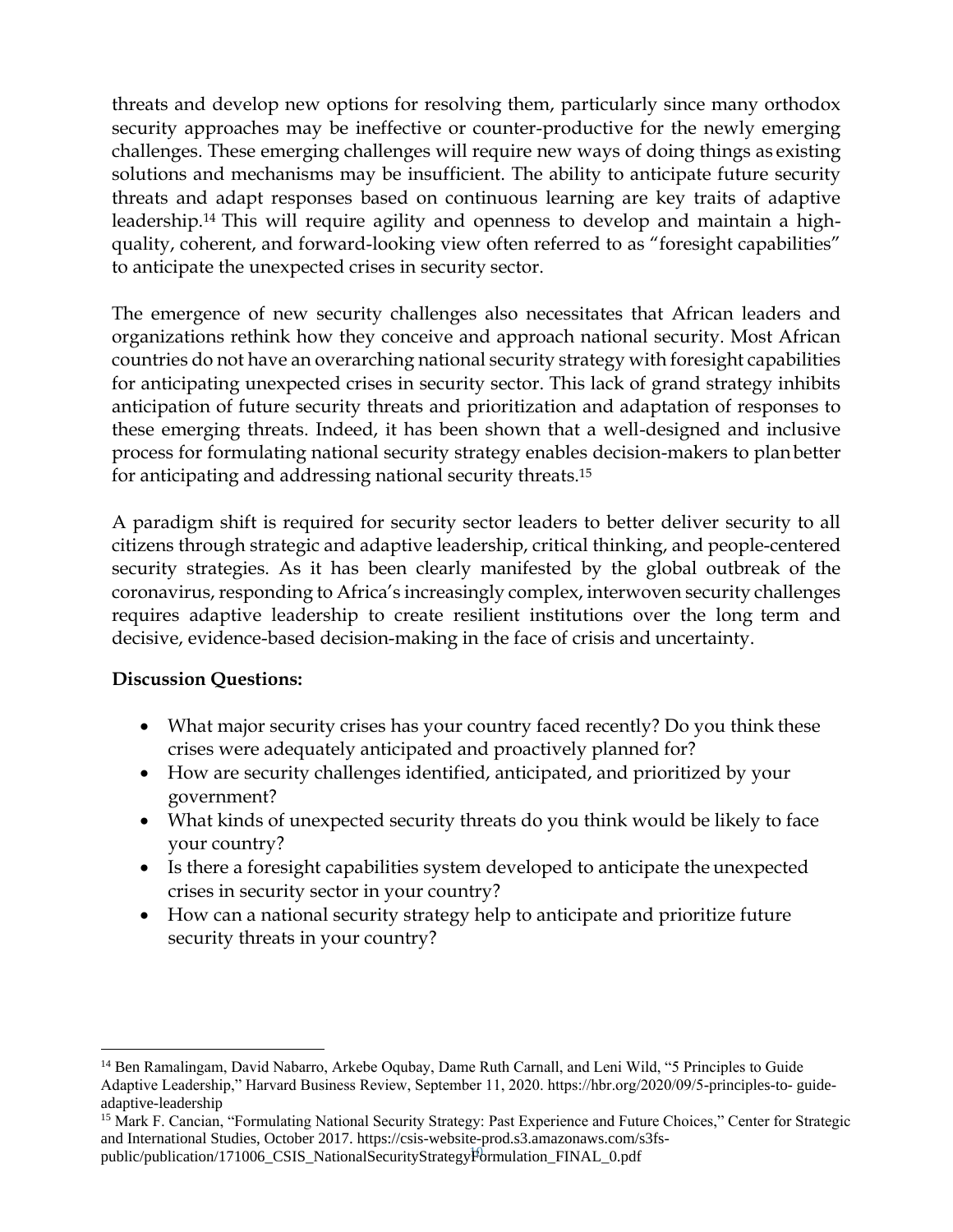## **Recommended Readings:**

- 1. EN: Section 1: Key Aspects of National Security Strategy Development," [National](https://africacenter.org/wp-content/uploads/2021/01/National-Security-Strategy-Development-in-Africa-Toolkit-for-Drafting-and-Consultation-Africa-Center-for-Strategic-Studies.pdf) [Security Strategy Development Toolkit,](https://africacenter.org/wp-content/uploads/2021/01/National-Security-Strategy-Development-in-Africa-Toolkit-for-Drafting-and-Consultation-Africa-Center-for-Strategic-Studies.pdf) Africa Center for Strategic Studies, January 2021. FR: "Section 1: Principaux aspects de l'élaboration d'une stratégie de sécurité nationale," Dé[veloppement d'une stratégie de sécurité nationale en](https://africacenter.org/wp-content/uploads/2021/01/Developpement-dune-strategie-de-securite-nationale-en-Afrique-outil-de-consultation-et-de-redaction-CESA.pdf) [Afrique,](https://africacenter.org/wp-content/uploads/2021/01/Developpement-dune-strategie-de-securite-nationale-en-Afrique-outil-de-consultation-et-de-redaction-CESA.pdf)  [Centre d'Etudes Stratégiques d'Afrique](https://africacenter.org/wp-content/uploads/2021/01/Developpement-dune-strategie-de-securite-nationale-en-Afrique-outil-de-consultation-et-de-redaction-CESA.pdf), janvier 2021. PO: "Secção 1: Aspectos chave do desenvolvimento de estratégias de segurança nacional," [Desenvolvimento da estratégiqs de segurança nacionale em Africa,](https://africacenter.org/wp-content/uploads/2021/02/Desenvolvimento-da-Estrategias-de-Seguranca-Nacional-em-Africa-Um-kit-de-ferramentas-para-consulta-e-preparacao.pdf) janeiro 2021.
- 2. Jakkie Cilliers, "Violence in Africa: trends, drivers and prospects to 2023," Institute for Security Studies, August 2018, <https://issafrica.s3.amazonaws.com/site/uploads/ar-12-v1.pdf>
- 3. Raymond Gilpin, "Unpacking the implications of future trends for security in Africa," Brookings, February 3, 2020, [https://www.brookings.edu/blog/africa](https://www.brookings.edu/blog/africa-in-focus/2020/02/03/unpacking-the-implications-of-future-trends-for-security-in-africa/)[in-focus/2020/02/03/unpacking-the-implications-of-future-trends-for-security](https://www.brookings.edu/blog/africa-in-focus/2020/02/03/unpacking-the-implications-of-future-trends-for-security-in-africa/)[in-africa/](https://www.brookings.edu/blog/africa-in-focus/2020/02/03/unpacking-the-implications-of-future-trends-for-security-in-africa/)
- 4. "Report of the UN Economist Network for the UN 75th Anniversary Shaping the Trends of Our Time," September 2020, EN: [https://www.un.org/development/desa/publications/wp](https://www.un.org/development/desa/publications/wp-content/uploads/sites/10/2020/10/20-124-UNEN-75Report-ExecSumm-EN-REVISED.pdf)[content/uploads/sites/10/2020/10/20-124-UNEN-75Report-ExecSumm-EN-](https://www.un.org/development/desa/publications/wp-content/uploads/sites/10/2020/10/20-124-UNEN-75Report-ExecSumm-EN-REVISED.pdf)[REVISED.pdf](https://www.un.org/development/desa/publications/wp-content/uploads/sites/10/2020/10/20-124-UNEN-75Report-ExecSumm-EN-REVISED.pdf) FR: [https://www.un.org/development/desa/publications/wp](https://www.un.org/development/desa/publications/wp-content/uploads/sites/10/2020/10/20-124-UNEN-75Report-ExecSumm-FR-REVISED.pdf)[content/uploads/sites/10/2020/10/20-124-UNEN-75Report-ExecSumm-FR-](https://www.un.org/development/desa/publications/wp-content/uploads/sites/10/2020/10/20-124-UNEN-75Report-ExecSumm-FR-REVISED.pdf)[REVISED.pdf](https://www.un.org/development/desa/publications/wp-content/uploads/sites/10/2020/10/20-124-UNEN-75Report-ExecSumm-FR-REVISED.pdf) AR: [https://www.un.org/development/desa/publications/wp](https://www.un.org/development/desa/publications/wp-content/uploads/sites/10/2020/10/20-124-UNEN-75Report-ExecSumm-AR-REVISED.pdf)[content/uploads/sites/10/2020/10/20-124-UNEN-75Report-ExecSumm-AR-](https://www.un.org/development/desa/publications/wp-content/uploads/sites/10/2020/10/20-124-UNEN-75Report-ExecSumm-AR-REVISED.pdf)[REVISED.pdf](https://www.un.org/development/desa/publications/wp-content/uploads/sites/10/2020/10/20-124-UNEN-75Report-ExecSumm-AR-REVISED.pdf)
- 5. Mark Shaw, "Africa's Changing Place in the Global Criminal Economy," ENACT Continental Report 1, September 2017: EN: [https://enactafrica.org/research/continental-reports/africas-changing](https://enactafrica.org/research/continental-reports/africas-changing-place-in-the-global-criminal-economy)[place-in-the-global-criminal-economy](https://enactafrica.org/research/continental-reports/africas-changing-place-in-the-global-criminal-economy) FR: [https://enactafrica.org/research/continental-reports/levolution-de-la-place](https://enactafrica.org/research/continental-reports/levolution-de-la-place-de-lafrique-dans-leconomie-criminelle-mondiale)[de-lafrique-dans-leconomie-criminelle-mondiale](https://enactafrica.org/research/continental-reports/levolution-de-la-place-de-lafrique-dans-leconomie-criminelle-mondiale)
- <u>[Akinkwotu/01aa12d2d2f1093f5df901bc9f4efc5036536482](https://www.semanticscholar.org/paper/THE-DYNAMICS-OF-AFRICA-IN-WORLD-AFFAIRS%3A-FROM-TO-Wapmuk-Akinkwotu/01aa12d2d2f1093f5df901bc9f4efc5036536482)</u> 6. Sharkdam Wapmuk and Oluwatooni Akinkwotu, "The Dynamics of Africa in World Affairs: From Afro-Pessimism to Afro-Optimism? *Brazilian Journal of African Studies*, 2, 4 (July-Dec 2017): 11-29; EN: [https://www.semanticscholar.org/paper/THE-DYNAMICS-OF-AFRICA-](https://www.semanticscholar.org/paper/THE-DYNAMICS-OF-AFRICA-IN-WORLD-AFFAIRS%3A-FROM-TO-Wapmuk-Akinkwotu/01aa12d2d2f1093f5df901bc9f4efc5036536482)[IN-WORLD-AFFAIRS%3A-FROM-TO-Wapmuk-](https://www.semanticscholar.org/paper/THE-DYNAMICS-OF-AFRICA-IN-WORLD-AFFAIRS%3A-FROM-TO-Wapmuk-Akinkwotu/01aa12d2d2f1093f5df901bc9f4efc5036536482)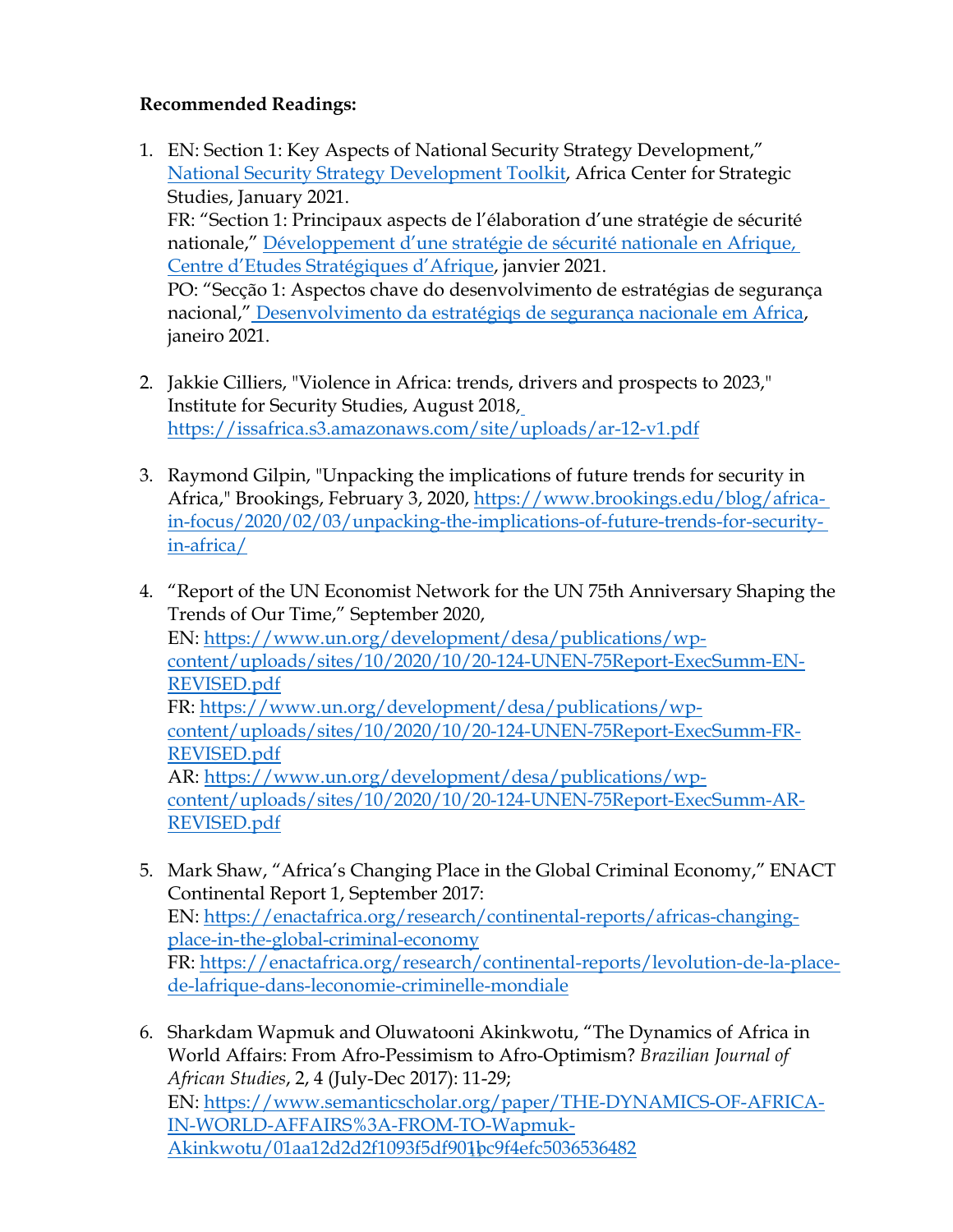PO[:https://www.researchgate.net/publication/323192720\\_THE\\_DYNAMICS\\_O](https://www.researchgate.net/publication/323192720_THE_DYNAMICS_OF_AFRICA_IN_WORLD_AFFAIRS_FROM_AFRO-PESSIMISM_TO_AFRO-OPTIMISM) [F\\_AFRICA\\_IN\\_WORLD\\_AFFAIRS\\_FROM\\_AFRO-PESSIMISM\\_TO\\_AFRO-](https://www.researchgate.net/publication/323192720_THE_DYNAMICS_OF_AFRICA_IN_WORLD_AFFAIRS_FROM_AFRO-PESSIMISM_TO_AFRO-OPTIMISM)**[OPTIMISM](https://www.researchgate.net/publication/323192720_THE_DYNAMICS_OF_AFRICA_IN_WORLD_AFFAIRS_FROM_AFRO-PESSIMISM_TO_AFRO-OPTIMISM)**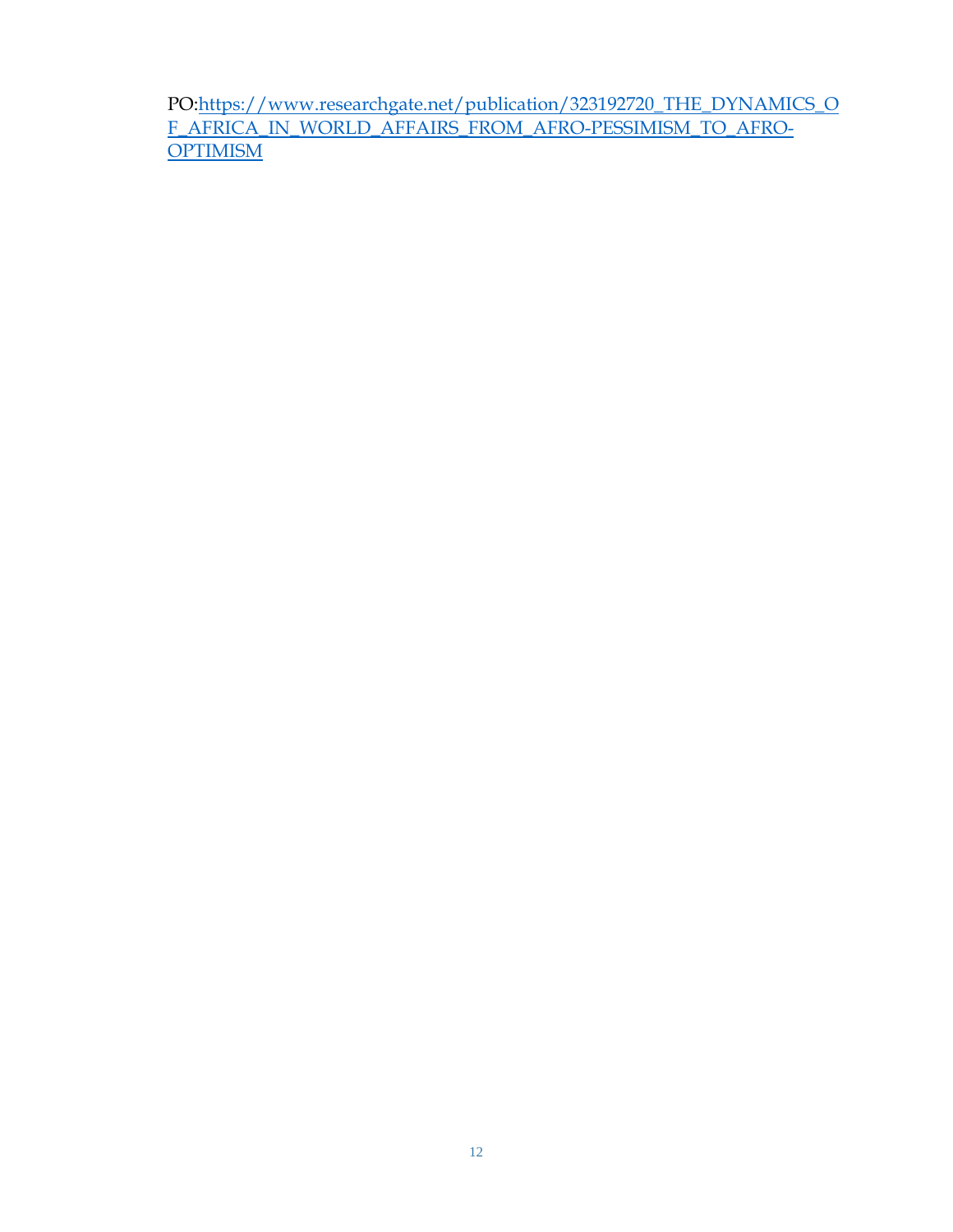### **Plenary Session 3: Responding to Unexpected Security Challenges and Crises**

| <b>Format:</b> | Plenary session  |
|----------------|------------------|
|                | Discussion group |

#### **Objectives:**

- Examine why some leaders succeed in responding effectively to volatile and uncertain security environments.
- Examine challenges and opportunities that adaptive leadership can offer to proactively confront unknown and unexpected security threats.
- Discuss how National Security Strategy development can serve as a practical tool for addressing unexpected threats.
- Share lessons learned from leaders' past responses to unexpected security challenges like terrorist attacks, economic shocks, riots, and popular protests and pandemics.

## **Background:**

Responding to unexpected events often poses a serious challenge to security leaders at strategic, tactical and operational levels. For instance, the public health shock of the COVID-19 pandemic has exposed weaknesses in public security policies and underscored the need to revisit how security is perceived, planned, managed and delivered to the citizens.<sup>16</sup> Responding to unexpected events that challenge governments' ability to deliver public safety and security will require adaptative leadership that is capable not only of anticipating likely future security needs but also to being having a clear framework for quickly re-prioritizing critical public safety and security needs as new, unexpected challenges emerge. There is a cumulative evidence that shows a welldesigned and inclusive process of national security strategy development enables the decision-makers in security sector to confront better and in proactive way the security threats and unexpected crises.<sup>17</sup>

National security strategies can serve as frameworks to help security sector leaders organize a prompt, carefully considered, and adequately resourced response. Good national security strategies will provide a comprehensive review of threats and challenges to national and citizen security on the basis of inclusive state and society consultations about what security means; it will also designate the roles, responsibilities, and coordination mechanisms of the institutions charged with carrying out the security sector's objectives of protecting the populace and creating conditions for their peaceful

<sup>&</sup>lt;sup>16</sup> Kuol, Luka, 2020. "COVID-19: A call for people-centered national security strategy in Africa".

https://blogs.prio.org/2020/11/covid-19-a-call-for-people-centered-national-security-strategy-in-africa/

<sup>&</sup>lt;sup>17</sup> Section 1: Key Aspects of National Security Strategy Development," National Security Strategy Development Toolkit, Africa Center for Strategic Studies, January 2021. "Section 1: Principaux aspects de l'élaboration d'une stratégie de sécurité nationale," Développement d'une stratégie de sécurité nationale en Afrique, Centre d'Etudes Stratégiques d'Afrique, janvier 2021. "Secção 1: Aspectos chave do desenvolvimento de estratégias de segurança nacional," Desenvolvimento da estratégiqs de segurança nacionale em Africa, janeiro 2021.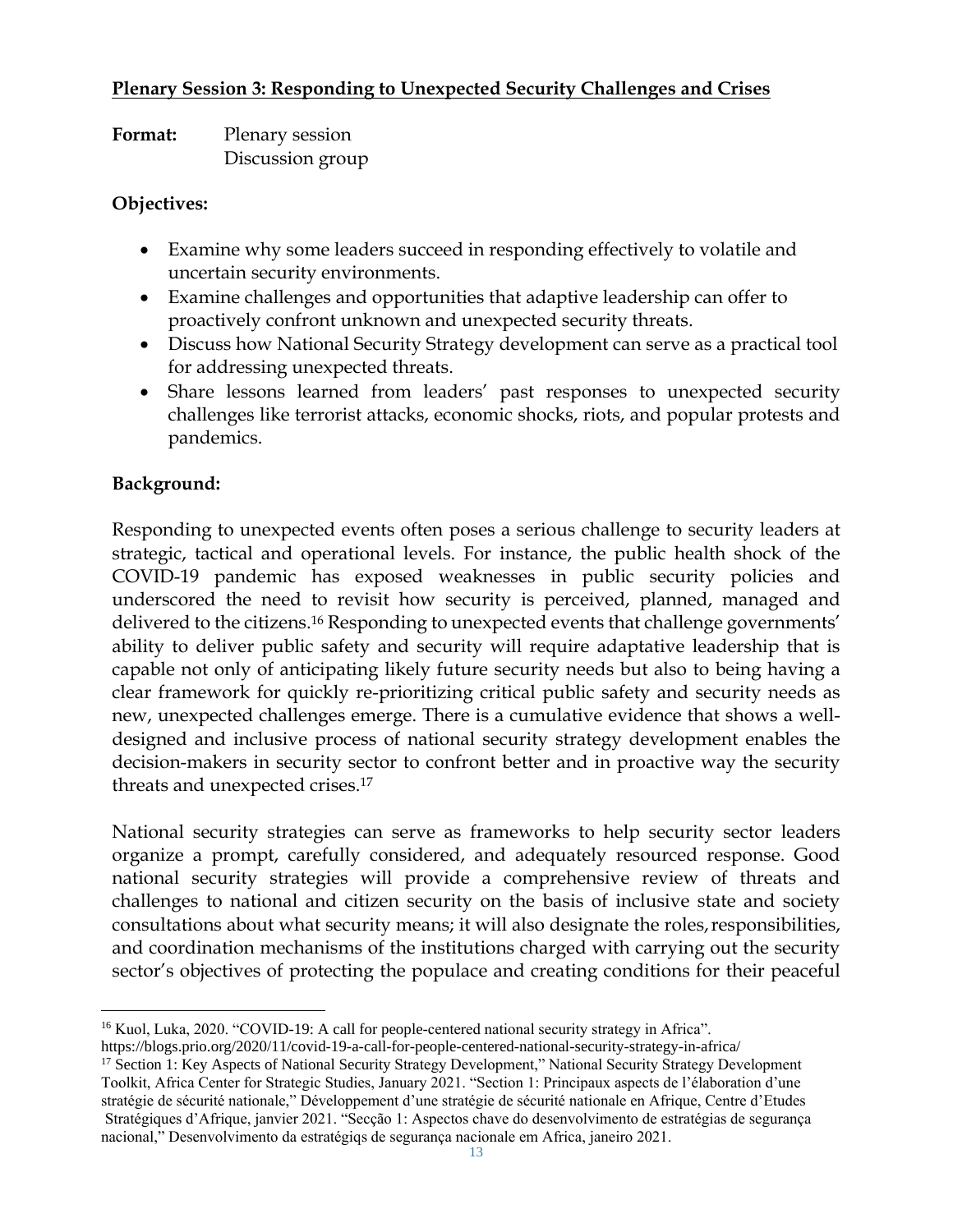governance and development. Although the process of developing, resourcing, and implementing a national security strategy can take time, the relationships and coordination mechanisms that developing one can foster offer useful resources for leaders to have at their disposal in advance of when any particular crisis might hit. Longterm preparation to respond to unforeseen security challenges might therefore include such frameworks, based on careful considerations of how factors like climate change, migration, urbanization, and the youth bulge are likely to shape different possible African security futures.

Furthermore, beyond the national level, threats and challenges like insurgency, violent extremism, organized crime, global economic shocks, climate change, and pandemics have subnational and transnational implications. Nationally driven responses must therefore also be designed to resonate with a wide variety of citizens and feed into regional and continent-wide mechanisms and arrangements for response. Multiple principles and tools can facilitate this. One is good security governance rooted in civilian democratic control and oversight of the security sector. Trust between citizens and the security sector actors is more likely to grow when security sector leaders demonstrate their support for public oversight and accountability and exhibit a steadfast commitment to interact with residents and citizens on the basis of respect for human rights and the rule of law.

A second example is fostering formal and informal coordination and communication mechanisms to address widespread security challenges. Strengthening national-level, inter-ministerial coordination efforts to counter key security challenges, or to take preventative actions in anticipation of them, are critical. Linking those initiatives up to cross-border coordination mechanisms on the bilateral, regional, and continental levels can also help to build collective resilience to issues like terrorism, cybercrime, natural resource crimes, human trafficking, conflict, climate-related challenges, and public health emergencies.

## **Discussion Questions:**

- Can you share your experience of an unexpected security crisis that recently faced your country? How it was responded to and what was the role of government leaders?
- What do you think could have been done differently in responding to and addressing this unexpected security crisis?
- What elements of adaptive leadership can you identify in the response, or do you think could have helped to better respond to this challenge?
- How might having a national security strategy give leaders an advantage in dealing effectively with unforeseen security challenges?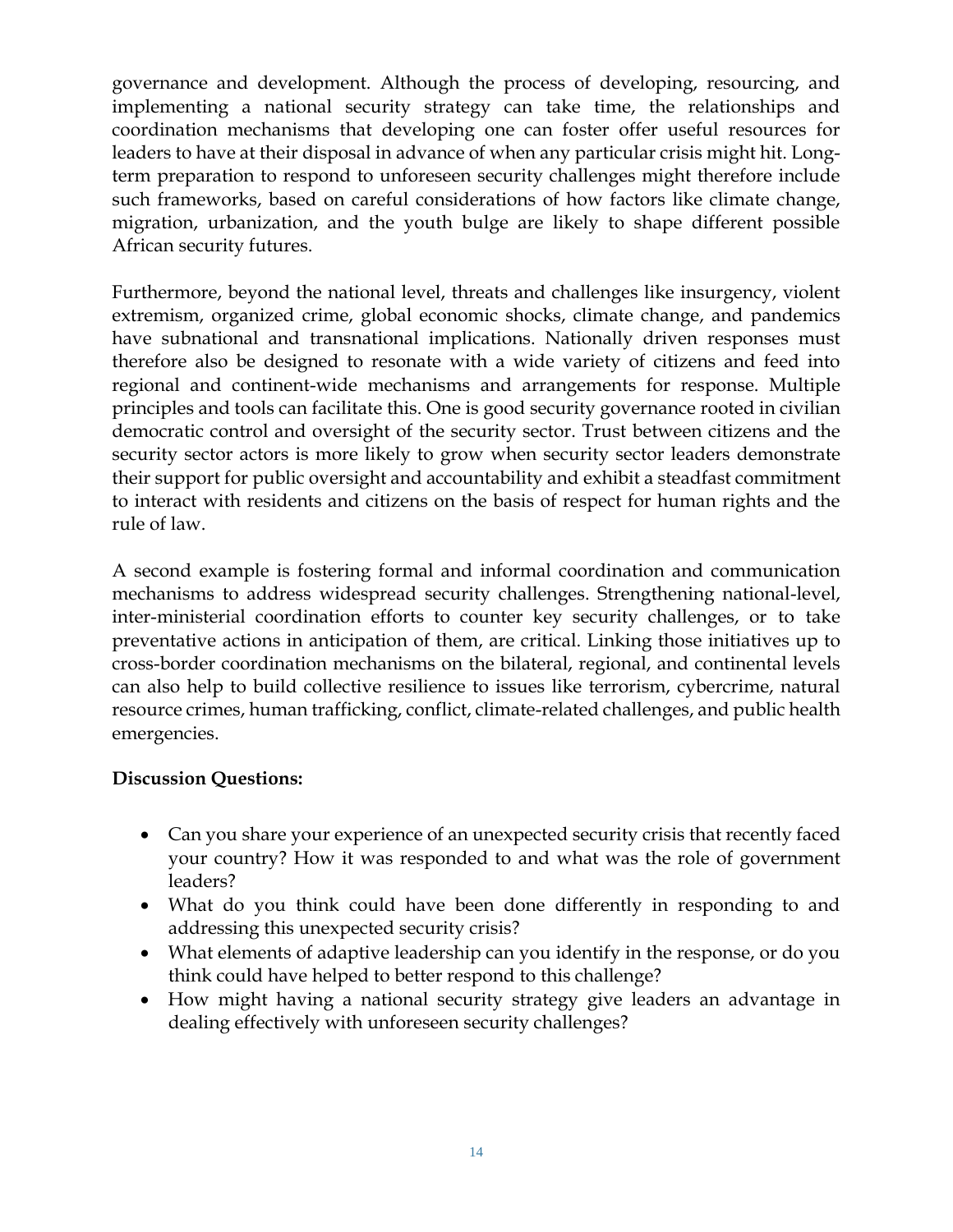#### **Recommended Readings:**

1. EN: "Section 1: Key Aspects of National Security Strategy Development," [National](https://africacenter.org/wp-content/uploads/2021/01/National-Security-Strategy-Development-in-Africa-Toolkit-for-Drafting-and-Consultation-Africa-Center-for-Strategic-Studies.pdf) [Security Strategy Development Toolkit,](https://africacenter.org/wp-content/uploads/2021/01/National-Security-Strategy-Development-in-Africa-Toolkit-for-Drafting-and-Consultation-Africa-Center-for-Strategic-Studies.pdf) Africa Center for Strategic Studies, January 2021.

FR: "Section 1: Principaux aspects de l'élaboration d'une stratégie de sécurité nationale," [Développement d'une stratégie de sécurité nationale en](https://africacenter.org/wp-content/uploads/2021/01/Developpement-dune-strategie-de-securite-nationale-en-Afrique-outil-de-consultation-et-de-redaction-CESA.pdf) [Afrique,](https://africacenter.org/wp-content/uploads/2021/01/Developpement-dune-strategie-de-securite-nationale-en-Afrique-outil-de-consultation-et-de-redaction-CESA.pdf) Centre d'Etudes [Stratégiques](https://africacenter.org/wp-content/uploads/2021/01/Developpement-dune-strategie-de-securite-nationale-en-Afrique-outil-de-consultation-et-de-redaction-CESA.pdf) d'Afrique, janvier 2021.

PO: "Secção 1: Aspectos chave do desenvolvimento de estratégias de segurança nacional," [Desenvolvimento da estratégiqs de segurança nacionale em Africa,](https://africacenter.org/wp-content/uploads/2021/02/Desenvolvimento-da-Estrategias-de-Seguranca-Nacional-em-Africa-Um-kit-de-ferramentas-para-consulta-e-preparacao.pdf) janeiro 2021.

- 2 EN: NSSD Case Studies: [Senegal,](https://africacenter.org/wp-content/uploads/2021/03/2021-NSSD-Case-Study-Senegal-EN.pdf) [Burkina Faso,](https://africacenter.org/wp-content/uploads/2021/01/NSSD-WORKING-DRAFT-BURKINA-FASO-EN-Jan-18.pdf) and [Nigeria](https://africacenter.org/wp-content/uploads/2021/01/NSSD-WORKING-DRAFT-NIGERIA-EN.pdf) FR: Etudes de cas du DSSN : [le Sénégal,](https://africacenter.org/wp-content/uploads/2021/03/2021-NSSD-Case-Study-Senegal-FR.pdf) [le Burkina Faso,](https://africacenter.org/wp-content/uploads/2021/01/NSSD-WORKING-DRAFT-BURKINA-FASO-FR.pdf) et [le](https://africacenter.org/wp-content/uploads/2021/01/NSSD-WORKING-DRAFT-NIGERIA-FR.pdf)  [Nigeria](https://africacenter.org/wp-content/uploads/2021/01/NSSD-WORKING-DRAFT-NIGERIA-FR.pdf) PO: Estudos de casos DESN: [Senegal,](https://africacenter.org/wp-content/uploads/2021/03/2021-NSSD-Case-Study-Senegal-PT.pdf) [Burkina](https://africacenter.org/wp-content/uploads/2021/01/NSSD-WORKING-DRAFT-BURKINA-FASO-PT-Jan-18.pdf) Faso, y [Nigéria](https://africacenter.org/wp-content/uploads/2021/01/NSSD-WORKING-DRAFT-NIGERIA-PT.pdf)
- 3. EN: "[Understanding Democratic Control and Oversight of the Security Sector](https://dcaf.ch/sites/default/files/publications/documents/SSR_toolkit-T6-EN-FINAL.pdf)," in in *Tool 6: Civil Society Involvement in Security Sector Reform and Governance*, DCAF, 2015, pp. 15-20. FR: "[Comprendre le contrôle démocratique du secteur de la sécurité,](https://issat.dcaf.ch/fre/download/104807/1875948/SSRG-West-Africa-Toolkit-Tool-6-FR.pdf) "dans Outil 6: Le rôle de la société civile dans la réforme et la gouvernance du secteur de la sécurité, Centre de Contrôle démocratique des forces armées, 2015, pp. 23-30. PO: "[Entendimento do controlo democrático do sector de segurança](https://issat.dcaf.ch/download/104813/1875986/SSRG-West-Africa-Toolkit-Tool-6-PO.pdf)"

Envolvimento da Sociedade Civil na Governação e Reforma do Sector de Segurança, Centro de Genebra para o Controlo Democraático das Forças Armadas, 2015, pp. 17-22.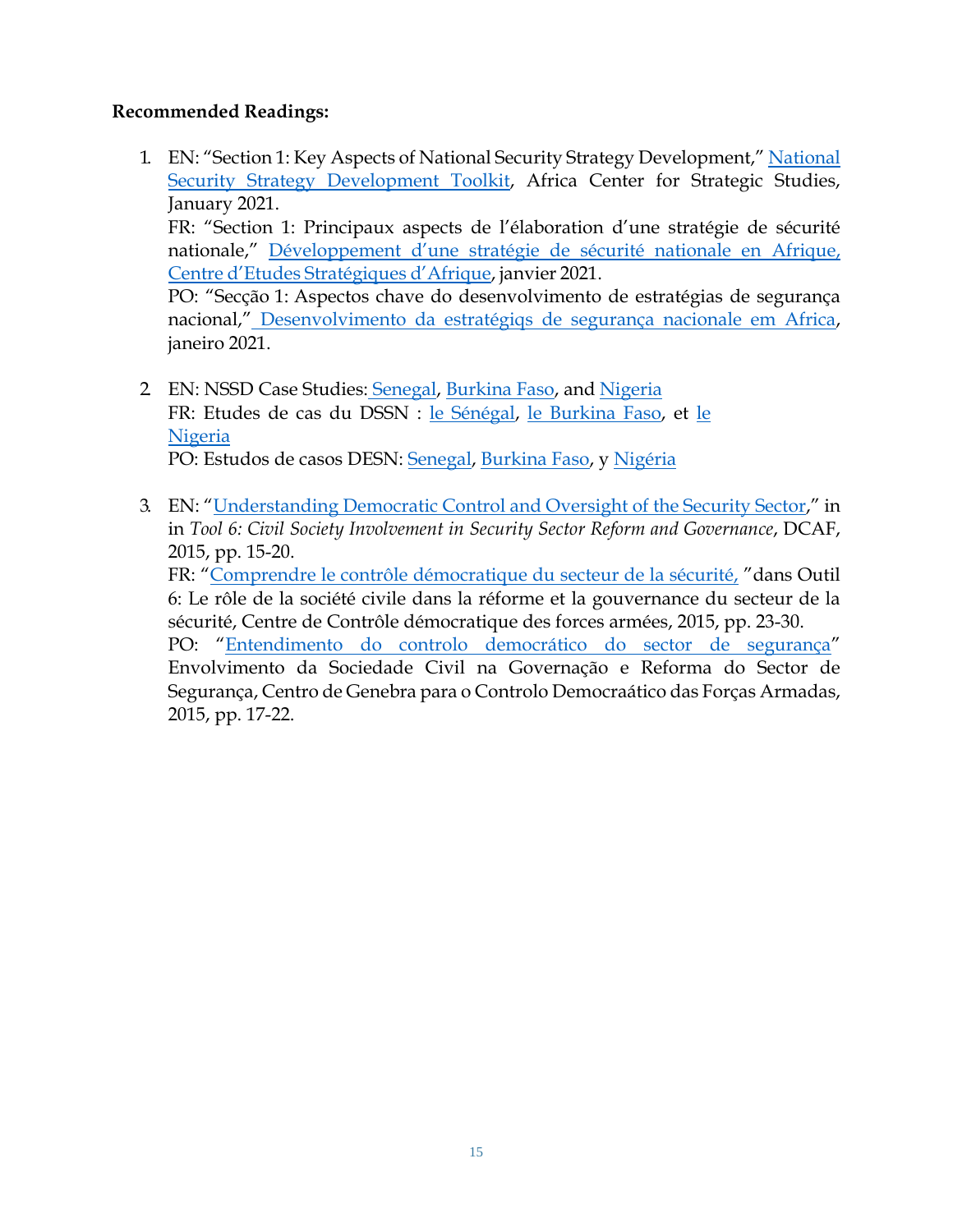# **Plenary Session 4: Leveraging Partnerships in Responding to Unexpected Security Challenges**

| Format: | Plenary session  |
|---------|------------------|
|         | Discussion group |

#### **Objectives:**

- Examine the importance of partnership and collective action in mobilizing and coordinating responses to unexpected security challenges and crises.
- Share lessons learned from Ebola and COVID-19, as well as more traditional security challenges such as the exponential rise of violent extremism, transnational organized crime and climate change, for leaders to leverage partnership and improve coordination in response to unexpected security threats and crisis.
- Discuss why some countries and regions have been more successful than others in leveraging partnerships and external assistance to mitigate these complex challenges.

# **Background:**

The COVID-19 pandemic has highlighted the crucial role external partnerships play in addressing the African continent's most critical challenges. To immunize its citizens and cope with the pandemic's public health effects, African countries are reliant on vaccines supplied by foreign companies. To fully recover from a pandemic-induced recession and prevent significant increases in poverty, African economies will require its external partners to provide an estimated \$154 billion in financing and debt relief.<sup>18</sup> In other key challenges, such as the fight against rising violent extremism, transnational organized crime, or the effects of climate change, external actors provide human resources, equipment, advice, financing, technology, and training to African states.

While reliance on external support may sometimes be necessary to meet the magnitude of the challenges, African states, and particularly African leaders, have the primary responsibility and agency to shape outcomes across the continent. Despite very real material disparities, African actors have long leveraged outside assistance, foreign competition, and contextual knowledge to pursue local political goals and objectives. If anything, the 21<sup>st</sup> century, which has been characterized by steady growth, rapidly diffusing technology, and increasing global interest in Africa, has provided African policymakers with more autonomy than ever.<sup>19</sup>

The power of African states to mobilize and coordinate collective action is evident in the continent's actions to address the COVID-19 pandemic. A youthful population, expertguided responses informed by previous experience in fighting Ebola, the adoption of a

<sup>18</sup> African Development Bank, African Economic Outlook: 2021, African Development Bank Group, 2021, <https://www.afdb.org/en/knowledge/publications/african-economic-outlook>

<sup>&</sup>lt;sup>19</sup> Folashadé Soulé, "Africa+1" summit diplomacy and the "new scramble" narrative: Recentering African agency', African Affairs Vol. 119, No. 477 (2020), pp. 633-646.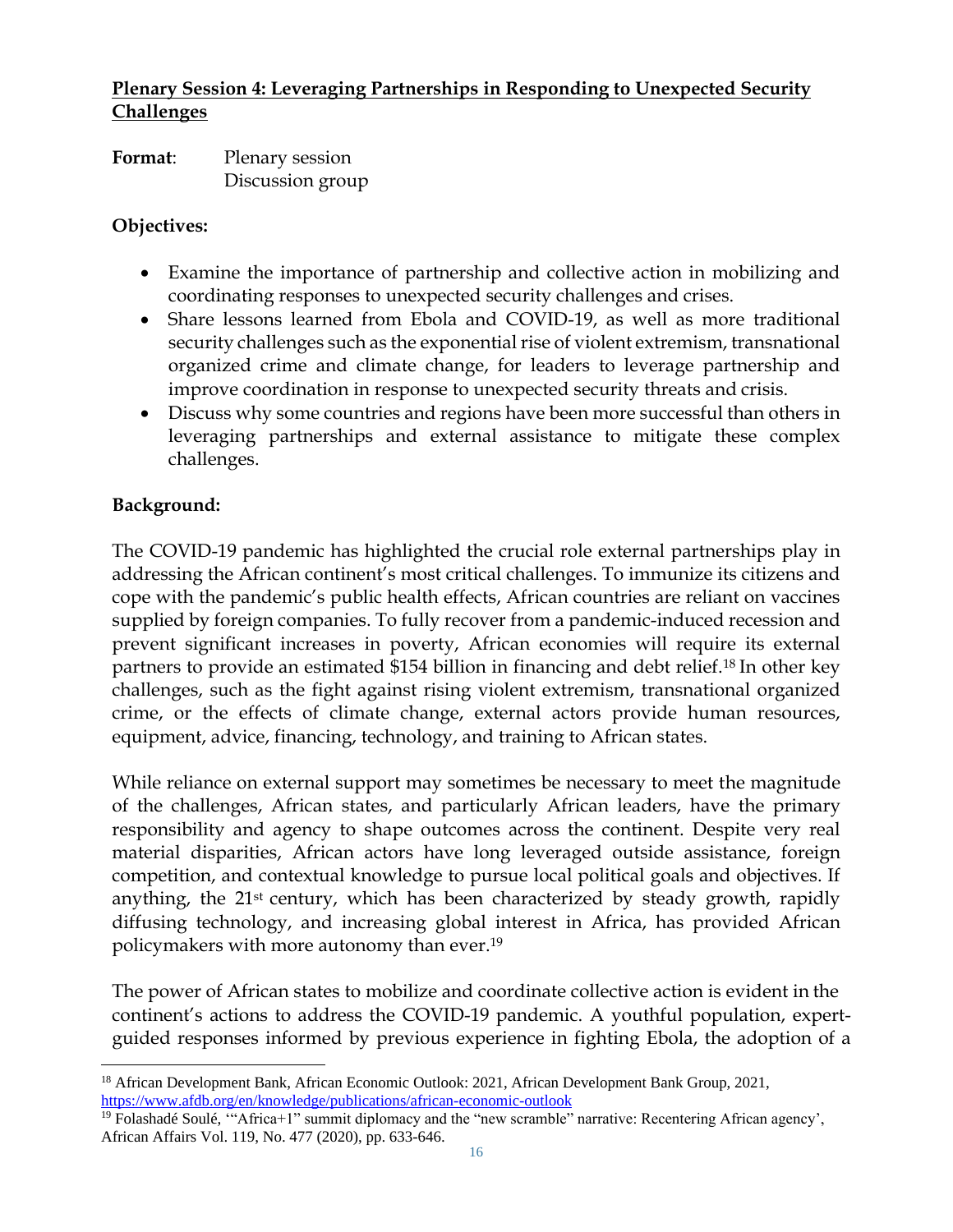continental strategy, and innovative uses of emerging technology helped many African countries weather the pandemic's early stages better than initially feared. <sup>20</sup> Some countries, such as Rwanda, with its digitally-boosted prevention and contact tracing strategy, and Senegal, which is producing a \$1 testing kit, have achieved broad recognition.<sup>21</sup> Others, particularly countries with large urban areas and significant international exposure, have proven more vulnerable. For countries that lack transparency or are not collecting sufficient data through testing, it is difficult to get a sense of COVID-19's true impact.<sup>22</sup>

The COVID-19 pandemic and its aftershocks offer African leaders the opportunity to pursue a people-centered, whole of society strategy to leverage partnerships and align external assistance to their national strategic goals.<sup>23</sup> African leaders who are clear on their national priorities can engage with external partners as equals, even while receiving advice, assistance, and long-term support needed to recover from the pandemic.

Ultimately, the burden rests on African actors to make strategically informed decisions that leverage outside assistance to build a more stable, prosperous future. The variation in the quality of responses to the unexpected crises such as Ebola and COVID-19 can largely be attributed to governance and leadership. Leaders with the ability toanticipate future unexpected security crises, to articulate a coherent and proactive national strategy to confront such crises, and who commit to building accountable institutions and transparent decision-making processes are likely to be most successful in leveraging partnerships to achieve their strategic goals and foster more stable, prosperous societies.<sup>24</sup>

## **Discussion Questions:**

- Can you share the experience of an unexpected security crisis faced by your country; what was the role of external actors (African and non-African actors) in supporting the national response to this crisis? How important was the role of external actors and why?
- Can you identify an example of an externally sponsored security engagement or exercise that did not align with your country's needs at that time? What was the result? How might that opportunity for partnership have been better used to meet

<sup>&</sup>lt;sup>20</sup> Sheri Fink, "As Virus Resurges in Africa, Doctors Fear the Worst Is Yet to Come" New York Times, 26 December 2020, https://www.nytimes.com/2020/12/26/world/africa/africa-coronavirus-pandemic.html; World Health Organization, "COVID-19 Spurs Health Innovation in Africa," 29 October, 2020, [https://www.afro.who.int/news/covid-](https://www.afro.who.int/news/covid-19-spurs-health-innovation-africa)[19-spurs-health-innovation-africa.](https://www.afro.who.int/news/covid-19-spurs-health-innovation-africa)

<sup>&</sup>lt;sup>21</sup> Youssef Travaly, Aretha Mare and Esther Kunda, "Learning from the Best: Evaluating COVID-19 Responses and What Africa Can Learn," Next Einstein Forum Opinion Paper, 9 June 2020, https://nef.org/learning-from-the-bestevaluating-covid-19-responses-and-what-africa-can-learn/.

<sup>&</sup>lt;sup>22</sup> Africa Center for Strategic Studies, "Analyzing Africa's Second Wave of COVID-19," 5 January 2021, [https://africacenter.org/spotlight/africa-varied-covid-landscapes/ h](https://africacenter.org/spotlight/africa-varied-covid-landscapes/)ttps://africacenter.org/spotlight/analyzing-africassecond-wave-of-covid-19/.

<sup>&</sup>lt;sup>23</sup> Luka Kuol, 2020. "COVID-19: A call for people-centered national security strategy in Africa".

https://blogs.prio.org/2020/11/covid-19-a-call-for-people-centered-national-security-strategy-in-africa/.

<sup>&</sup>lt;sup>24</sup> Ben Ramalingam, David Nabarro, Arkebe Oqubay, Dame Ruth Carnall, and Leni Wild, "5 Principles to Guide Adaptive Leadership," Harvard Business Review, September 11, 2020. https://hbr.org/2020/09/5-principles-to- guideadaptive-leadership